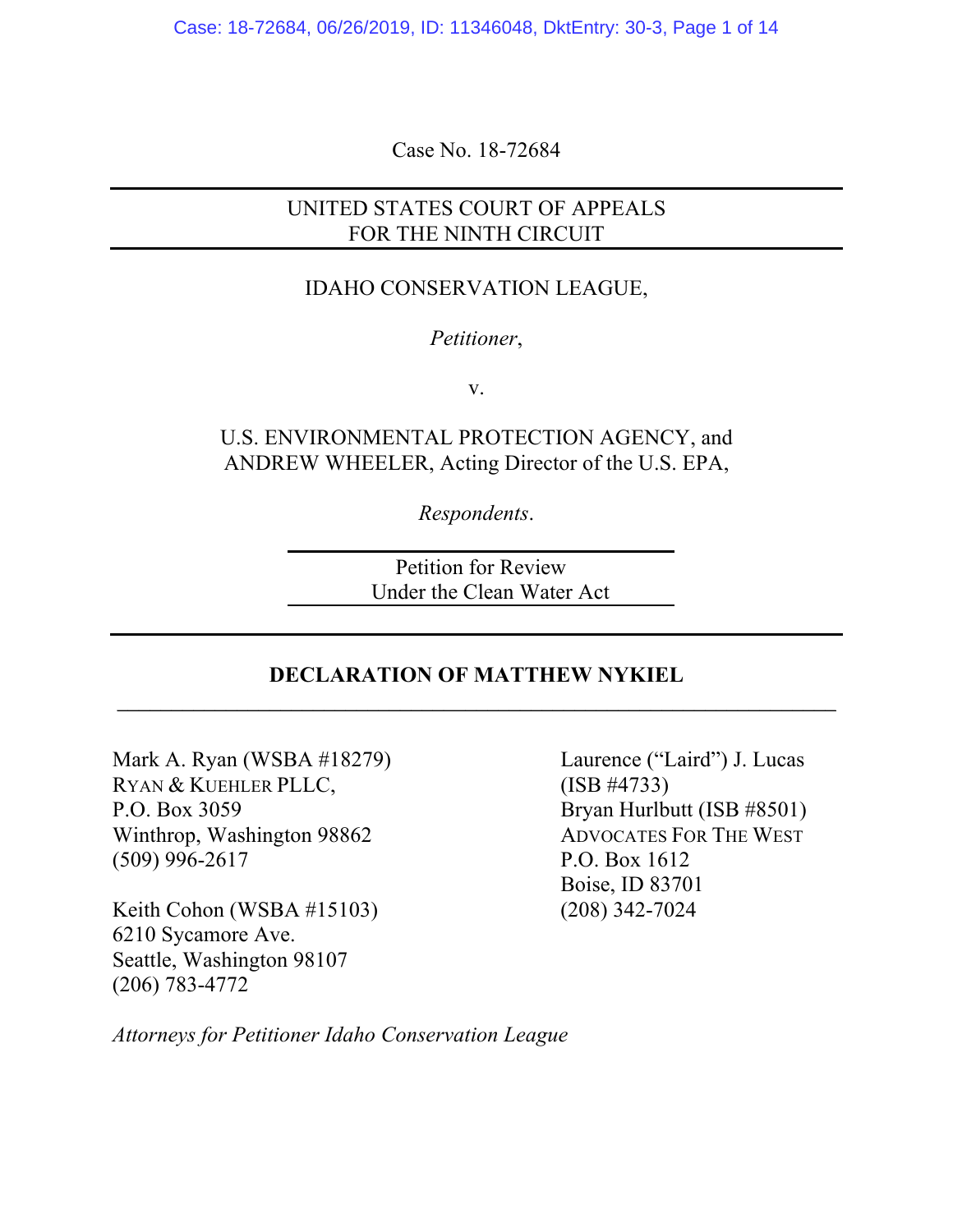I, MATTHEW NYKIEL, state and declare as follows:

1. My name is Matthew Nykiel. I am a resident of Sandpoint, Idaho, and am over 18 years of age. The following facts are based on my personal knowledge, and if called as a witness I would and could truthfully testify thereto.

2. I am employed by the Idaho Conservation League (ICL) as a Conservation Associate in ICL's Sandpoint, Idaho office. I have been a Conservation Associate since 2016. I am also a member of ICL and have been a member since 2016.

3. One of my primary goals at ICL is to protect and restore water quality in North Idaho. Surveys of Idaho residents show that protecting Idaho's water quality consistently ranks among the most important conservation issues in the state. In ICL's two other offices, in Boise and Ketchum, Conservation Associates work to achieve the same goal throughout the rest of Idaho. Our work is critical to carrying out ICL's mission to protect Idaho's environment.

4. To this end, I spend a substantial amount of time working at ICL to ensure polluters follow federal and state environmental laws, including Clean Water Act (CWA) permitting requirements. The CWA prohibits the discharge of a pollutant from a point source to a water of the United States unless the discharge is in compliance with a National Pollutant Discharge Elimination System (NPDES) permit. 33 U.S.C. § 1311(a). NPDES permits must include technology-based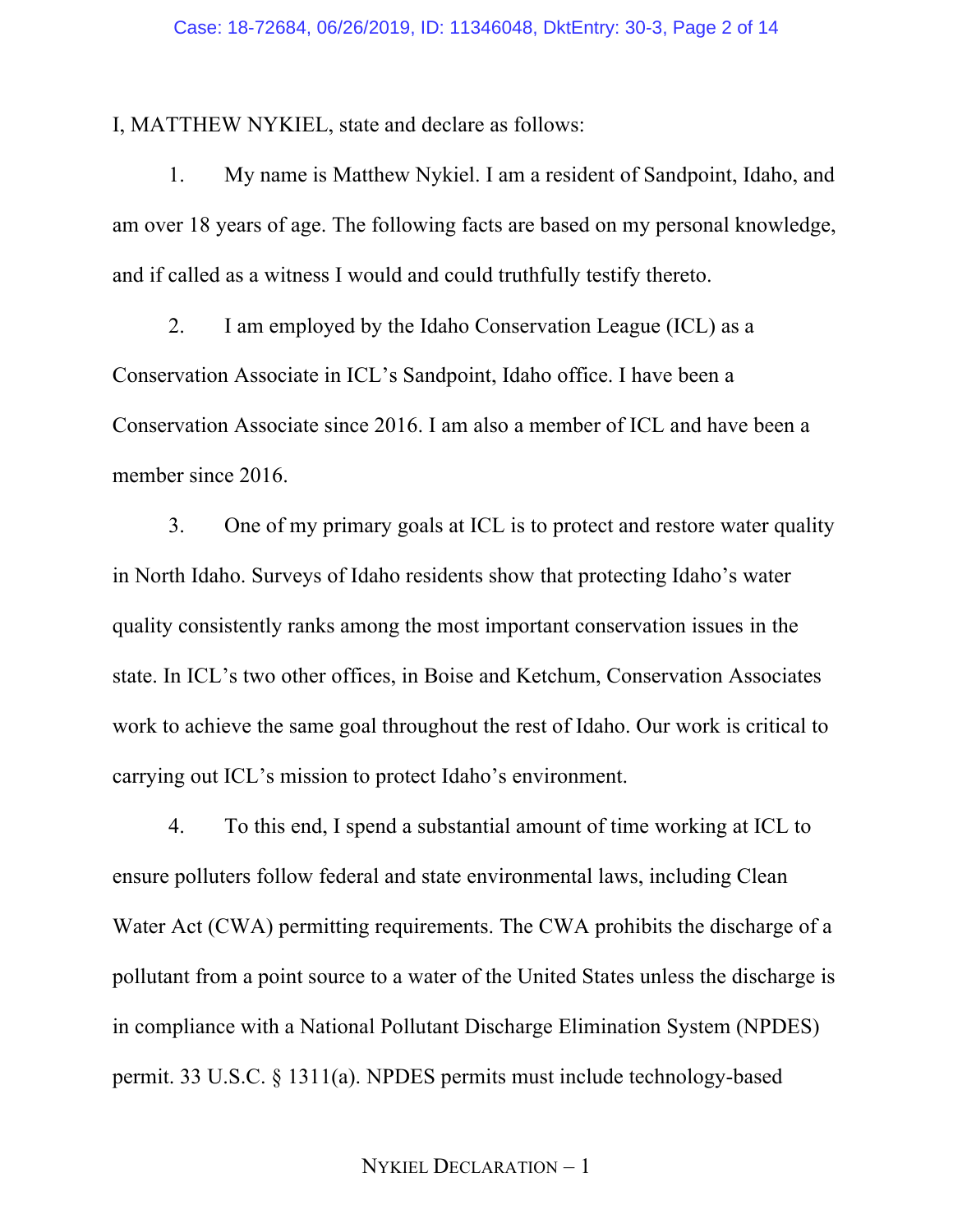### Case: 18-72684, 06/26/2019, ID: 11346048, DktEntry: 30-3, Page 3 of 14

pollution limits, any more stringent limits necessary to meet water quality standards, and monitoring and reporting requirements. 33 U.S.C. §§ 1311, 1318 & 1342.

5. I regularly review and submit public comments on proposed NPDES permits to ensure permits meet the requirements of the CWA and to advocate for stronger water quality protections, monitoring, and reporting. Occasionally, ICL will appeal NPDES permit authorizations. For example, I recently filed and participated in an administrative appeal for ICL contesting the Idaho Department of Environmental Quality's issuance of an NPDES permit.

6. I also work to investigate CWA violations for pollution discharges not authorized by an NPDES permit, including by conducting field work and submitting and reviewing public information requests. When ICL identifies polluters violating the CWA by discharging without a permit or without complying with the terms of their permit, ICL takes action, including by alerting regulatory agencies and by bringing CWA citizen suit enforcement actions to spur corrective action and compliance and to deter future noncompliance.

7. The CWA citizen suit provision, 33 U.S.C. § 1365, authorizes individuals and organizations like ICL to file suit in federal court against any person discharging pollutants without an NPDES permit, or discharging in violation of the terms of an NPDES permit. In citizen suits, ICL seeks injunctive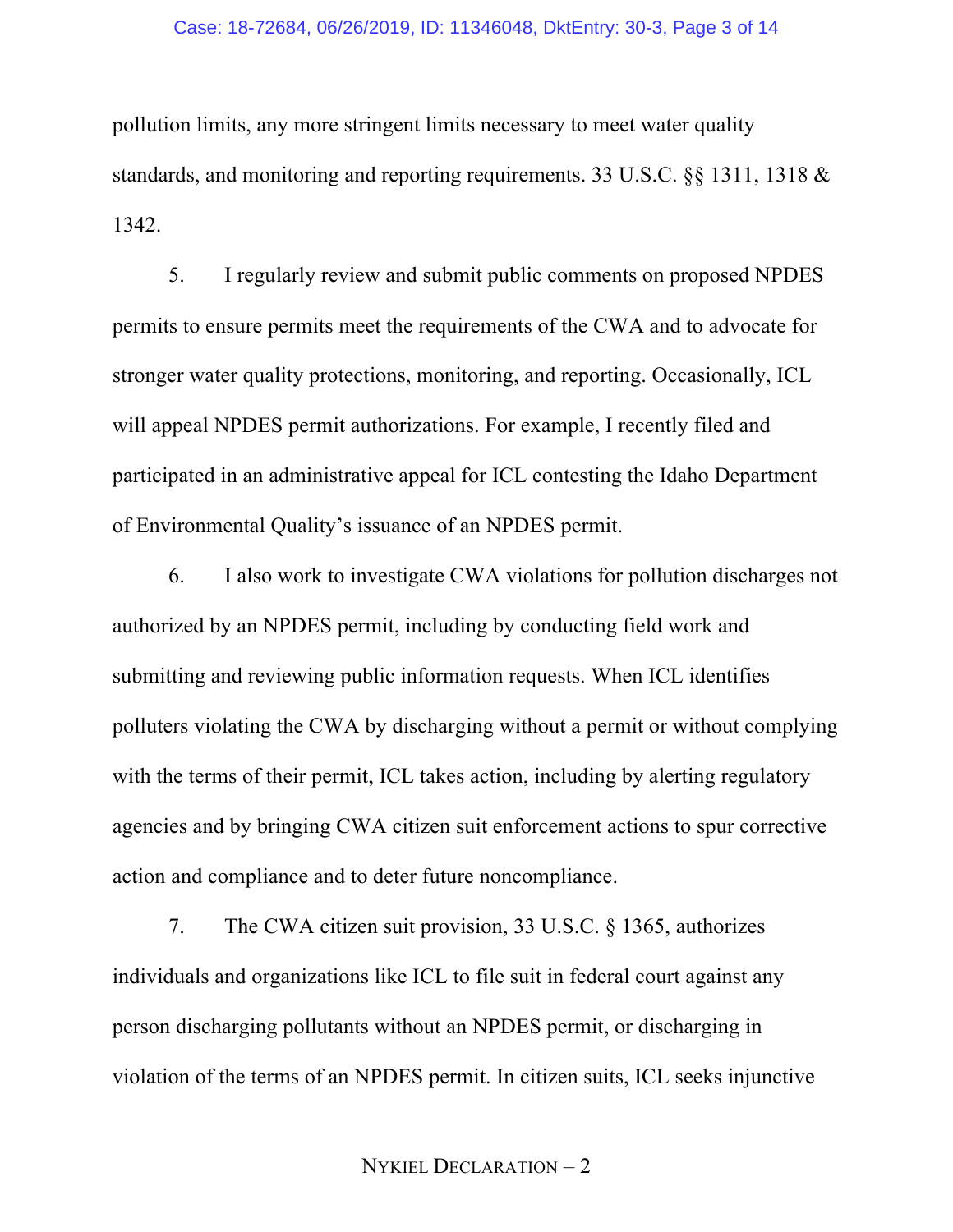### Case: 18-72684, 06/26/2019, ID: 11346048, DktEntry: 30-3, Page 4 of 14

relief to remedy the violations and civil penalties (paid to the U.S. Treasury) to deter future noncompliance and eliminate any financial gains the polluter made by avoiding CWA compliance.

8. I regularly advocate for the adoption and strengthening of "water quality standards" and "total maximum daily loads" (TMDLs) for waters in North Idaho. Under CWA Section 303, states set water quality standards for all of their waterbodies, inventory their waters to determine which ones meet or fail to meet water quality standards, and develop TMDLs (essentially, pollution budgets) for all waterbodies that fail to comply with water quality standards. *See* 33 U.S.C. § 1313(c), (d). EPA plays an oversight role by reviewing state-adopted water quality standards and TMDLs and disapproving each standard and TMDL that fails to meet the minimum requirements of the CWA. *Id.*

9. Adopting water quality standards and TMDLs, and strengthening water quality standards and TMDLs, influences NPDES permitting. Where water bodies fail to meet water quality standards, NPDES permits will restrict pollution discharges in accordance with the TMDL with the aim of bringing the polluted waterbody back in to compliance with Idaho's water quality standards.

10. Water quality in Idaho is deeply important to me personally.

11. Part of why I love living in Sandpoint is that I live near the shore of Lake Pend Oreille, Idaho's largest lake. During the summer, I enjoy regularly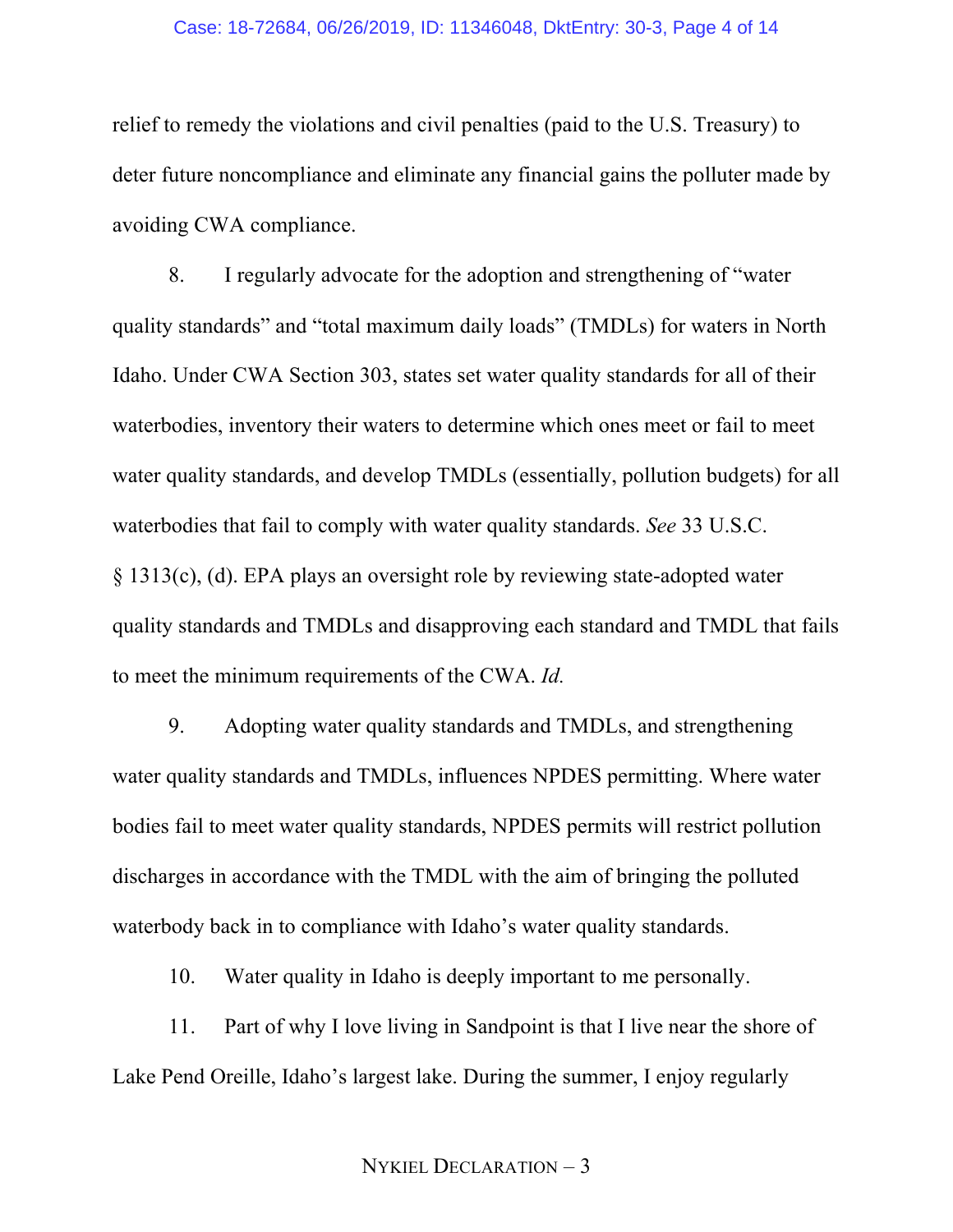swimming in Lake Pend Oreille and the Pend Oreille River with my dog, Frisbee. In the heat of summer, taking Frisbee to the Third Street Pier for a dip in the Pend Oreille River is the best way for her to get exercise and cool off. We both swim off this pier at least once a week during the summer. I am comfortable swimming with my dog off this pier because I know it is not too close to any discharges of point source pollution, and I expect the CWA—if fully implemented—will ensure the water remains safe for swimming. I also regularly swim at different beaches around Lake Pend Oreille, including Sandpoint City Beach and Green Bay. It is a joy to swim in the lakes and rivers around Sandpoint; they provide a respite from summer heat, create communal gathering places, and offer serene environments for peace, reflection, and enjoying nature.

12. Year-round, I also regularly walk, hike, and run along or near the shores of Lake Pend Oreille. About once or twice a week, I enjoy the Lake by visiting the Pend Oreille Bay Trail—a 1.5-mile long trail that hugs the Lake Pend Oreille shoreline, not far from downtown Sandpoint. From this trail, I enjoy viewing the Lake's clear waters, looking for the many different bird species it supports, including bald eagles, osprey, Canada geese, and tundra swans. I also find enjoyment knowing that Lake Pend Oreille shelters the "threatened" bull trout, even though I may not be able to see bull trout from the trail.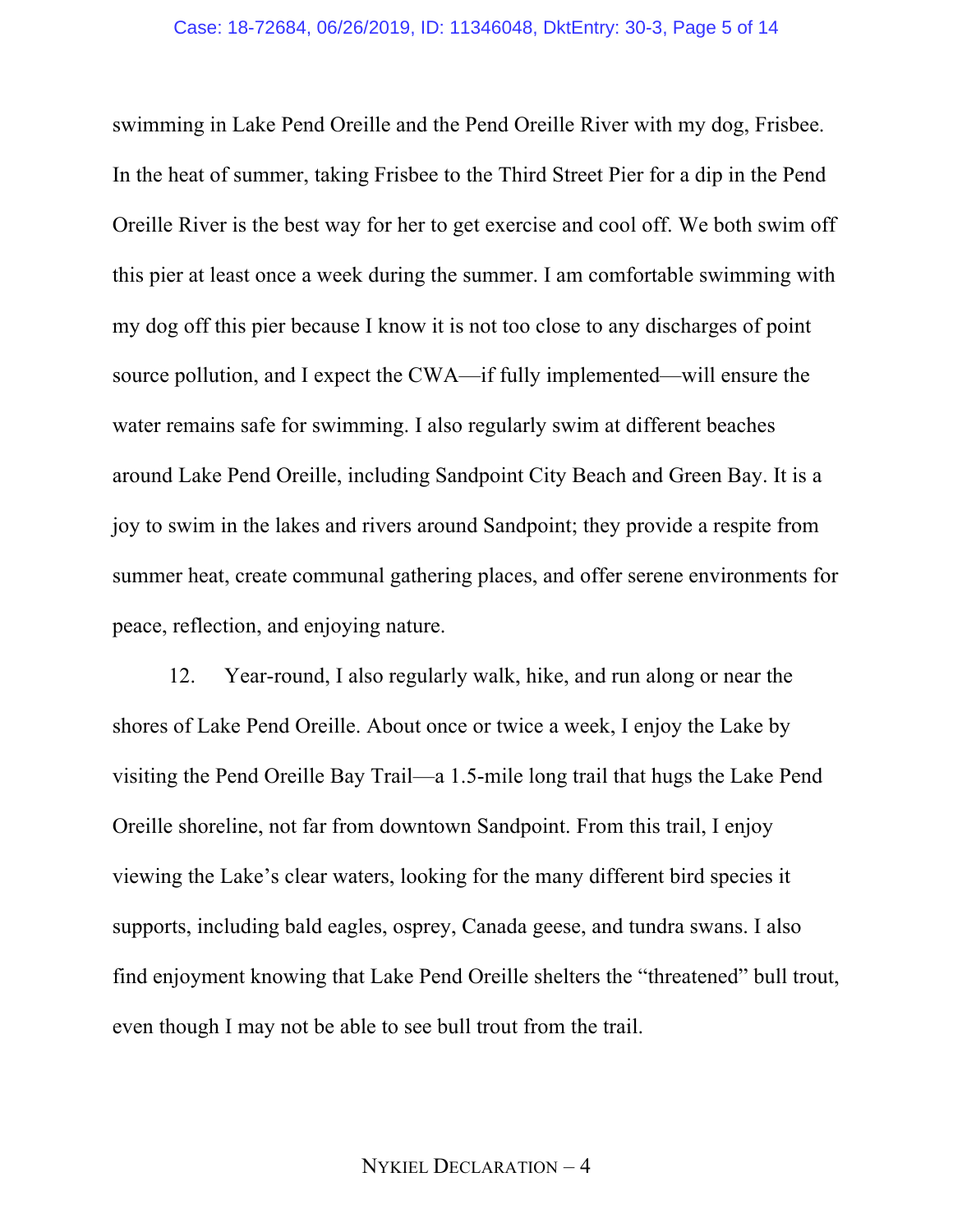#### Case: 18-72684, 06/26/2019, ID: 11346048, DktEntry: 30-3, Page 6 of 14

13. I also enjoy living in Sandpoint because of its proximity to other lakes, rivers, and streams in Idaho. I enjoy regularly visiting and recreating on the Idaho portion of the Spokane River. Along with hundreds of other people, I launch a small, inflatable kayak from Corbin Park and float down stretches of the Spokane River during the summer months. The Spokane River is another great place to see a variety of birds and fish. In fact, last summer I caught a rare glimpse of a bald eagle skimming the surface of the river to catch a fish.

14. The Spokane River is also an interesting river to float because one can experience, firsthand, the influence of the Rathdrum Prairie-Spokane Valley Aquifer ("RPSVA"). The RPSVA is a federally designated "sole source aquifer" because it provides the sole source of drinking water to over 500,000 people in the Coeur d'Alene-Spokane Valley region in Idaho and Washington. The aquifer is connected to the Spokane River, gaining water from the River in certain stretches and losing water to the River in others. In the stretches of River where the aquifer loses water to the River, one can experience the stark change in water temperature resulting from the aquifer's influence. In those places, the Spokane River water is dramatically colder. The ability to physically sense the variability in water temperature while floating down the Spokane River is an important reminder to me of the many hydrologic connections in this part of Idaho.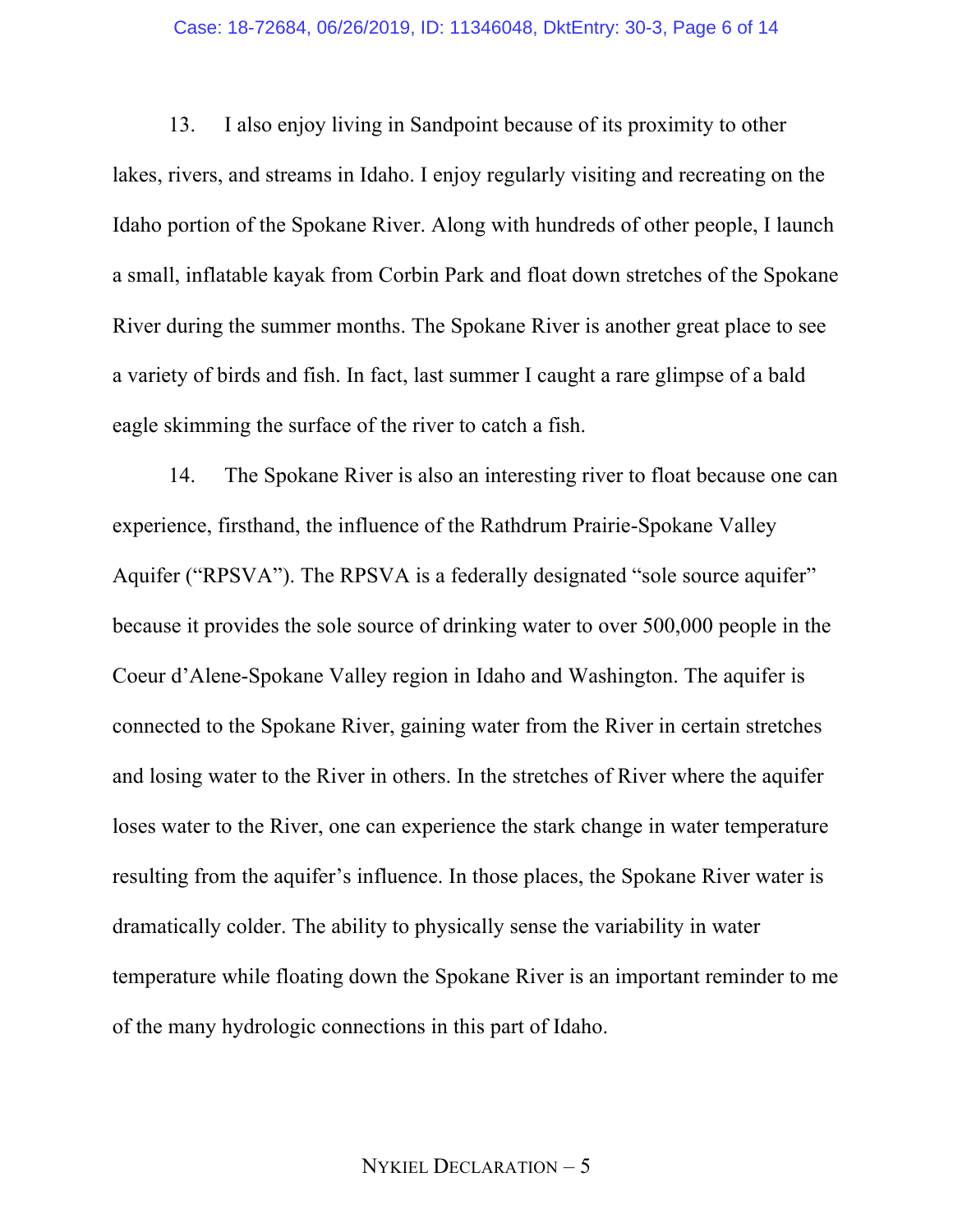#### Case: 18-72684, 06/26/2019, ID: 11346048, DktEntry: 30-3, Page 7 of 14

15. My experiences are degraded by water pollution attributable to point sources subject to regulation by NPDES permits, and I have avoided visiting areas I would like to visit due to point source pollution.

16. I avoid swimming or allowing my dog to swim in the Pend Oreille River near the Sandpoint Wastewater Treatment Plant discharge site. This is unfortunate because the discharge site neighbors Lake View Park, which is one of Sandpoint's most visited and most popular city parks. The park is located along the north bank of the Pend Oreille River and provides public shoreline and boat access. Unpleasant smells often emanate, however, from the Sandpoint Wastewater Treatment Plant and appear to dissuade recreators from swimming in this part of the river. Personally, I never swim or allow my dog to swim in this area because I know that historically the wastewater treatment plant has not always complied with its NPDES permit.

17. During my frequent visits to Lake Pend Oreille, the Pend Oreille River, and the Spokane River, I have observed other point source discharges, some of which I believe were unauthorized, including industrial pollution discharges and municipal wastewater treatment plant discharges. These discharges degrade my experiences and cause me to avoid engaging activities I would like to pursue in these locations, like swimming and observing fish and wildlife.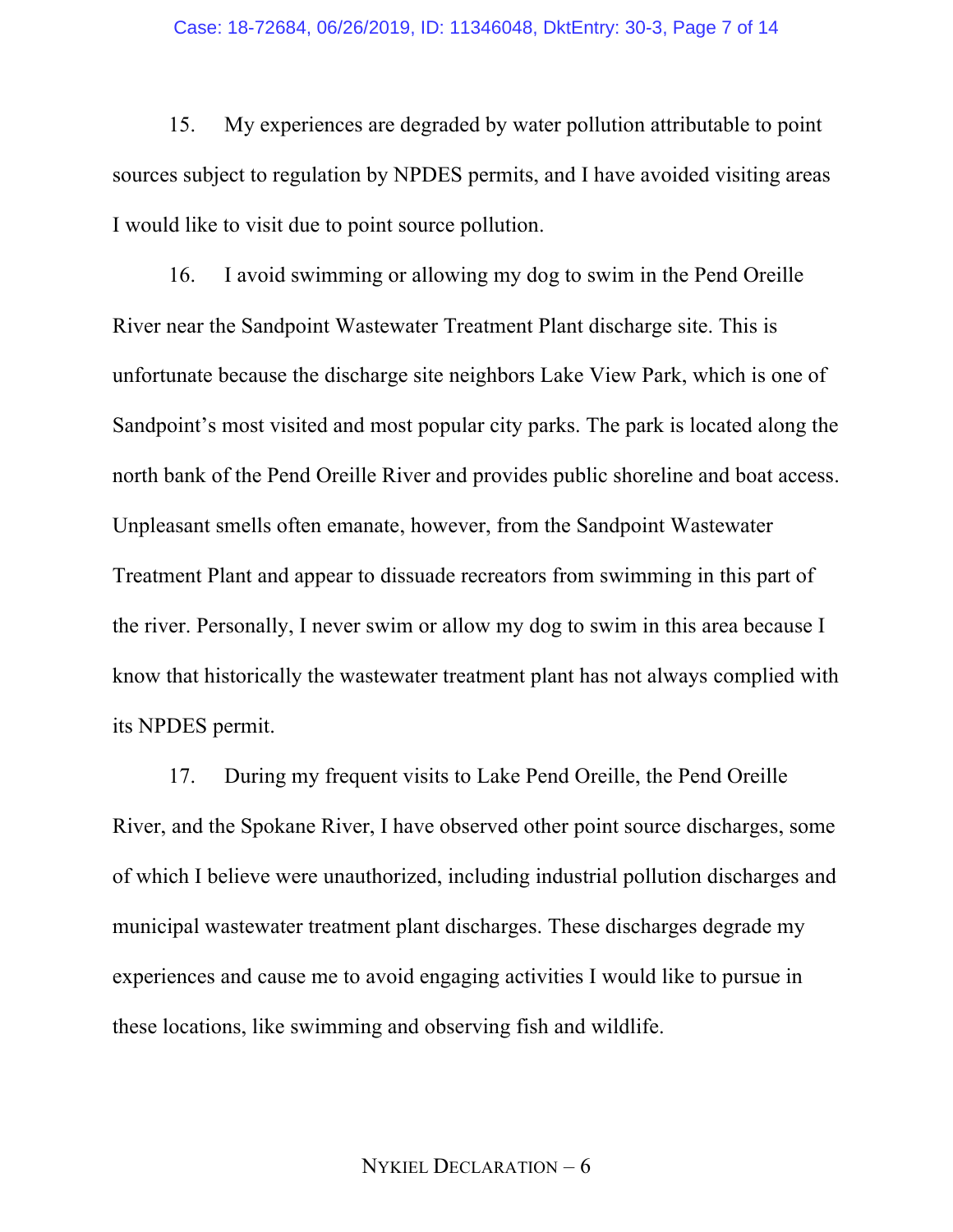18. During the summer, I also visit the South Fork Coeur d'Alene River about once a month. During one visit in 2018, I wanted to swim in the River, but I was aware of upstream hard rock mining operations that discharged to the River, including one mining facility that discharged pollutants at concentrations exceeding its NPDES permit limits over the last few years. I was also aware that for almost two decades the State of Idaho has recognized that the South Fork Coeur d'Alene fails to meet water quality standards due to dangerous metals contamination but has failed to develop and implement a TMDL. Without a TMDL, the South Fork Coeur d'Alene still fails to meet Idaho's water quality standards and is unlikely to be restored and protected from historical and current mining discharges. Because of this I did not swim for fear that cadmium, lead, and zinc (pollutants these mining facilities regularly discharge to the South Fork Coeur d'Alene) might be at levels that could harm my health.

19. I was also disappointed that the river seemed devoid of fish and other wildlife that may be impacted by water pollution. I like seeing fish and other aquatic life, as well as wildlife that depend on rivers like the South Fork Coeur d'Alene. But point source discharges into this river basin significantly harm fish and wildlife populations. Each spring an average of 150 tundra swans are found dead or sick along the Coeur d'Alene River floodplain, due to mining waste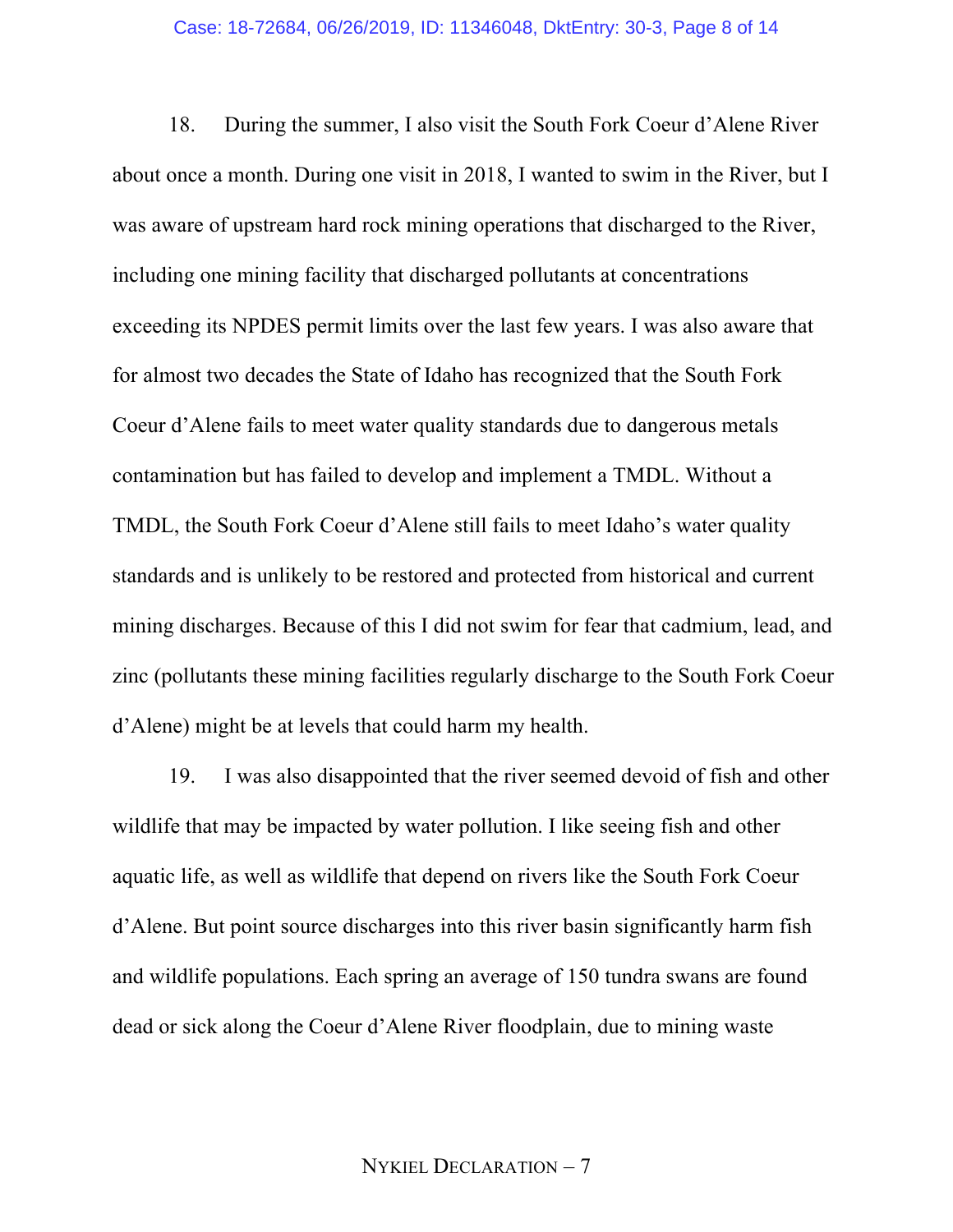#### Case: 18-72684, 06/26/2019, ID: 11346048, DktEntry: 30-3, Page 9 of 14

discharged to the South Fork and Coeur d'Alene Rivers that accumulate in the soils along the river.

20. EPA's action approving the Idaho Pollutant Discharge Elimination System (IPDES) program injures me, because the IPDES program fails to meet the CWA's minimum requirements.

21. The CWA was enacted to restore and maintain water quality throughout the United States. NPDES permitting is the CWA's primary mechanism for achieving the CWA's goals. Civil and criminal enforcement is an important component of the NPDES program and carrying out the CWA's goals. By pursuing civil and criminal enforcement actions, EPA and/or state agencies help ensure violators come into compliance with the CWA. But, more importantly, the threat of CWA civil and criminal enforcement has a deterrent effect on anyone who might discharge pollutants.

22. EPA, however, approved the IPDES program even though the program fails to meet minimum CWA requirements for civil and criminal enforcement. While the CWA explicitly authorizes felony prosecution for violations committed with criminal negligence and misdemeanor prosecution for violations committed with simple negligence, the IPDES program requires criminal negligence to prosecute both felony and misdemeanor CWA violations. As a result, the State of Idaho is unable to bring or threaten criminal liability for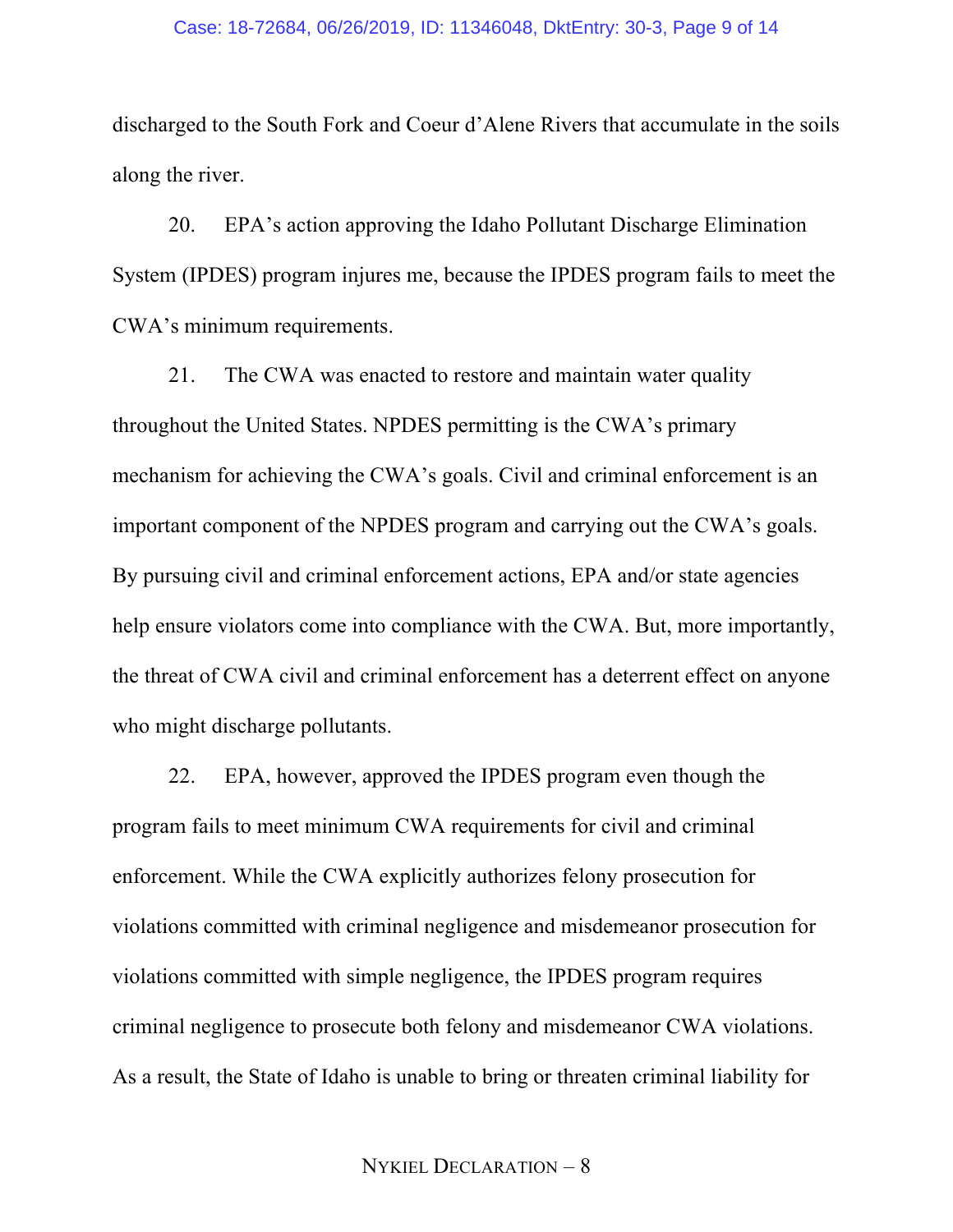### Case: 18-72684, 06/26/2019, ID: 11346048, DktEntry: 30-3, Page 10 of 14

CWA violations in instances where the CWA itself would allow criminal prosecution, and the IPDES program will have less of a deterrent effect than it would if the program complied with the CWA.

23. Additionally, while the CWA has a five-year statute of limitations for civil enforcement actions, the IPDES program has a two-year statute of limitations. Idaho, therefore, will be unable to bring civil enforcement actions for violations dating back more than two years. This is concerning because it can take a long time—sometimes more than two years—to investigate and pursue enforcement actions. Sometimes it takes more than two years to even become aware of violations. As a result, it is less likely under the IPDES program that the government will pursue civil enforcement actions against permit violators, thus further reducing the deterrent effect.

24. Without adequate civil and criminal enforcement, I am concerned that people will take less care to comply with the CWA and are more likely to discharge pollutants to waters I enjoy without complying with an NPDES permit. Such discharges degrade my experiences and prevent me from engaging in the activities I enjoy.

25. The deterrent effect of civil and criminal enforcement is important for highly degraded rivers in Idaho, which include the Snake River. I had the good fortune to hike along the Snake River, in Hells Canyon, during an ICL staff retreat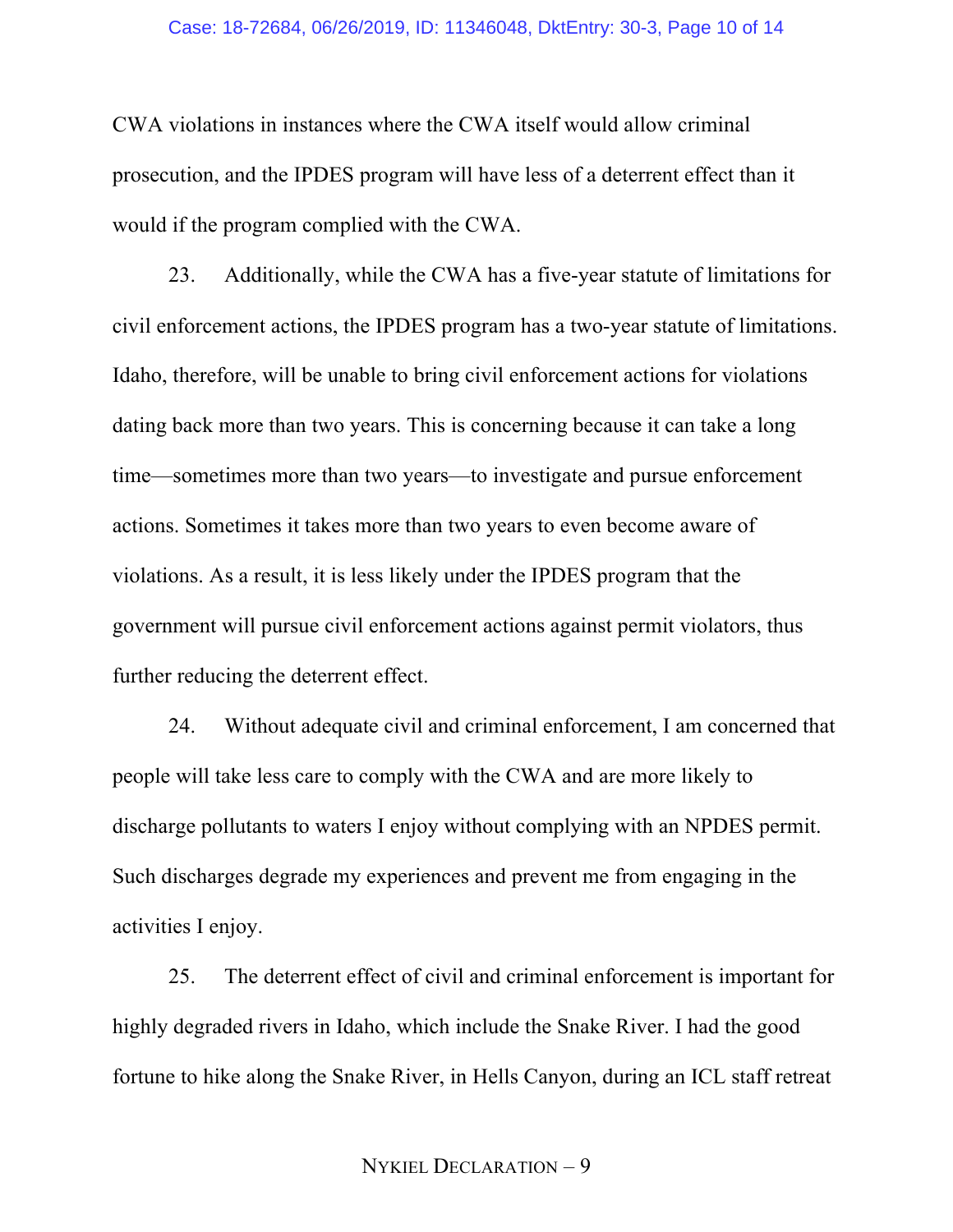in 2017. Understanding how the pristine headwaters of the Snake River are transformed, degraded, and heated—due in significant part to point source pollution subject to NPDES regulation—over the course of its western journey through southern Idaho and along the Idaho/Oregon border crystalized for me the critical importance of regulatory tools that authorize administrative agencies to prevent unlawful discharges. While hiking along the Snake River in Hells Canyon, I was warned about the poor water quality in this stretch of the Snake River caused by upstream pollution discharges. For example, the Snake River through Hells Canyon fails to meet nutrient, temperature, and mercury water quality standards due to excess pollution. The hike was less enjoyable than it would have been if the Snake River were clean enough to meet the State's CWA water quality standards.

26. I plan to visit the Snake River again this summer or early fall with other ICL staff to see Shoshone Falls (the "Niagara of the West"), the Snake River canyon, and Devil's Corral—a pristine spring that flows into the Snake River above Shoshone Falls. Because public access to Devil's Corral is limited via land, we hope to paddle kayaks or canoes up the Snake River to Devil's Corral. I am concerned, however, that the high pollution levels in the Snake River make paddling unsafe, which is causing me to reconsider whether we can visit Devil's Corral.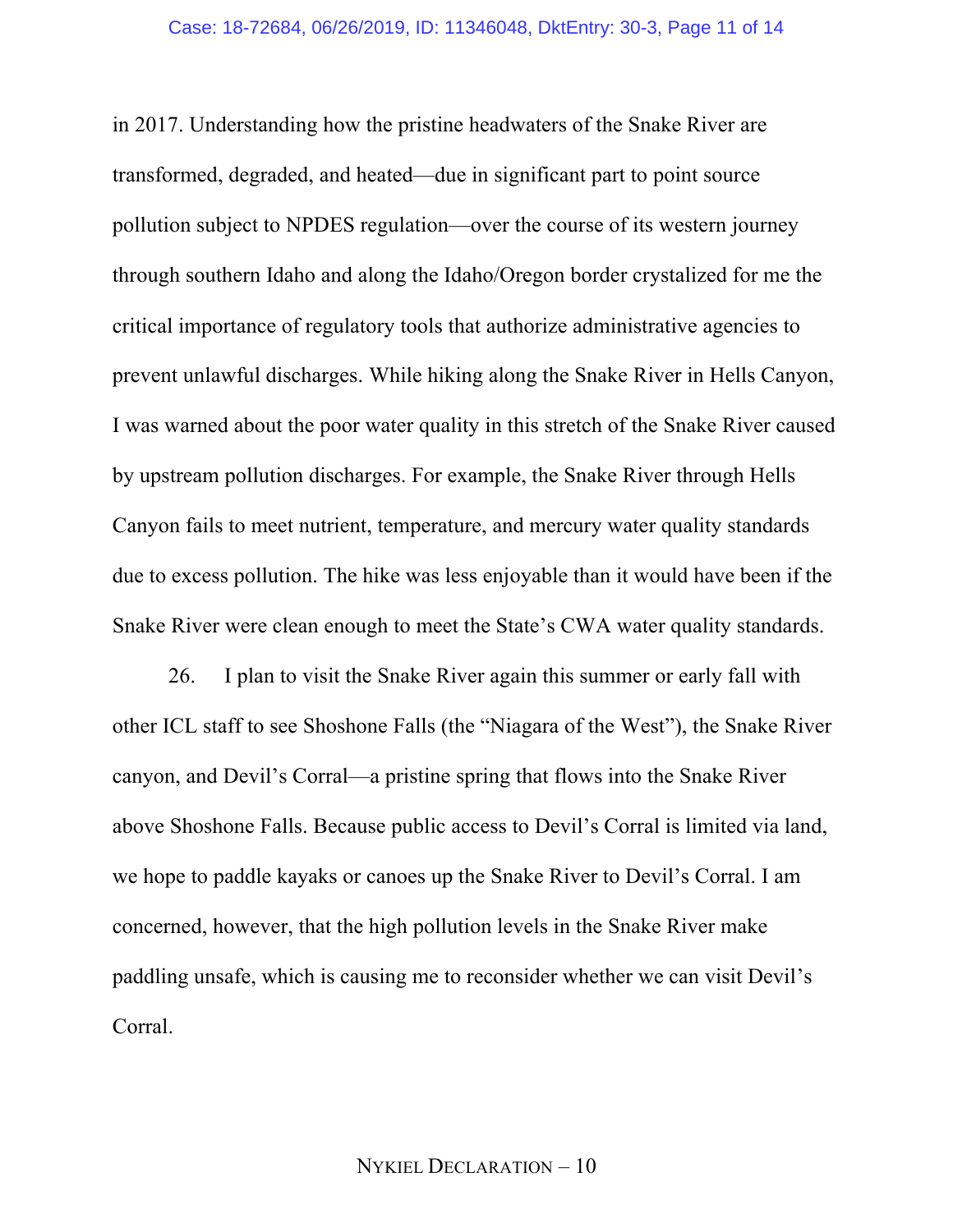27. ICL is engaged in efforts to protect the pristine springs that flow through Devil's Corral, and is involved in a water right protest before the Idaho Department of Water Resources concerning Devil's Corral. ICL staff, including me, plan to visit Devil's Corral to further these efforts. Making on-the-ground observations of the natural resources ICL seeks to protect and advocate for is a critical component of my work, and whether or not we can visit this particular tributary on the Snake River will directly impact the organization's ability to represent the interests of its members. Therefore, not only am I harmed by poor water quality in the Snake River, but so too is ICL as an organization.

28. Restoring and maintaining water quality throughout the State of Idaho are critical to ICL's mission. Full civil and criminal enforcement authority, as called for in the CWA, are important to achieving ICL's goals. ICL devotes organizational resources, including staff time and funding, to investigating and pursuing CWA citizen suits against people who violate the CWA by discharging pollutants without complying with an NPDES permit. Under the IPDES program approved by EPA, ICL will have to devote even more organizational resources to investigating and pursuing citizen suit enforcement due to the State's inability to fully pursue civil and criminal enforcement actions and due to lower deterrence under IPDES.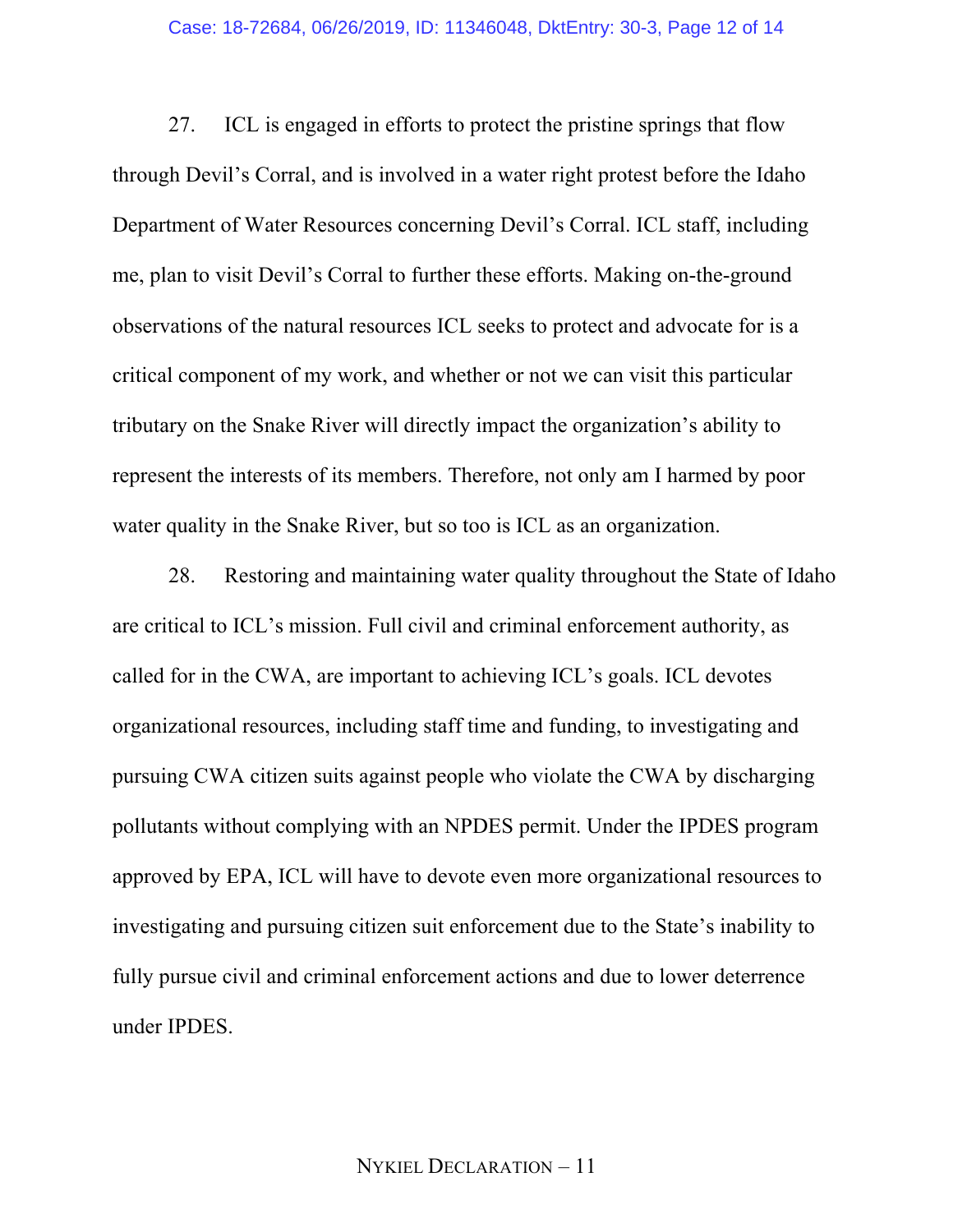29. ICL and I are also harmed by EPA's approval of the IPDES program because it allows the Idaho State Department of Agriculture (ISDA) to run the confined animal feeding operation (CAFO) component of the program even though the State never sought such authorization through the means required by the CWA. CAFOs are common in Idaho, particularly in the middle Snake River region in southern Idaho. CAFOs are point sources subject to NPDES permitting, and CAFOs generate large quantities of nutrients and other pollutants that degrade water quality in the Snake River.

30. Without EPA approval for ISDA to run the CAFO NPDES program, as required by the CWA, there are no assurances that ISDA has the authority or resources to properly administer the CAFO program. As a result, the Snake River and other water bodies ICL members, including me, depend on, enjoy, and hope to clean up are at risk of becoming more polluted, failing to meet water quality standards, and otherwise failing to meet the goals of the CWA. Additionally, because EPA has not determined whether ISDA's CAFO program is adequate to regulate CAFOs as required by the CWA, ICL may have to devote additional funding and other resources, through additional investigations, citizen suit enforcement actions, and advocacy to address CAFO pollution.

31. A favorable decision in this case will redress my injuries and ICL's direct injuries. If the Court reverses EPA's approval of the IPDES program and